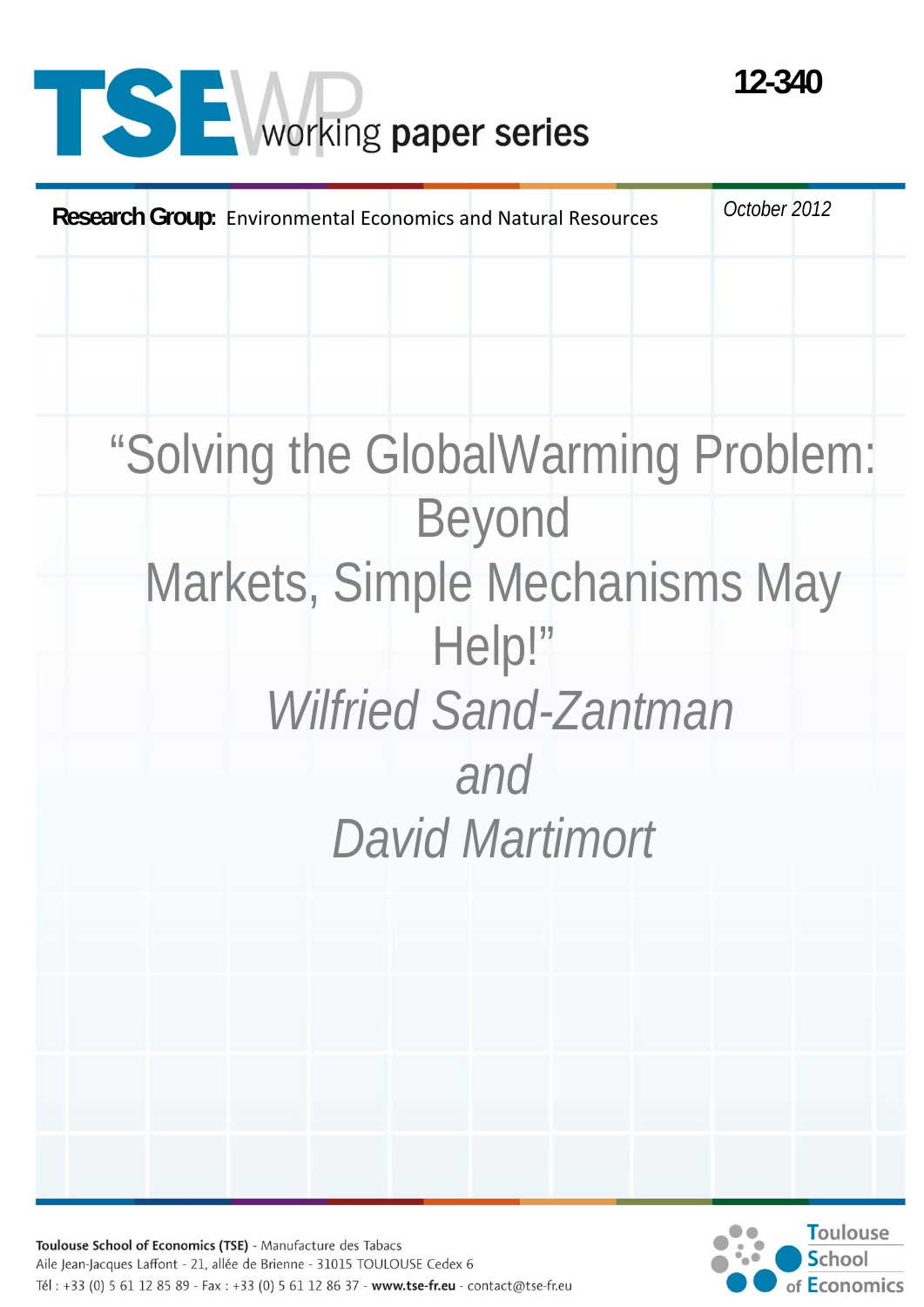## Solving the Global Warming Problem: Beyond Markets, Simple Mechanisms May Help!<sup>∗</sup>

David Martimort<sup>†</sup> and Wilfried Sand-Zantman<sup>‡</sup>

October 2012

**Abstract:** This paper discusses the feasibility and performances of simple mechanisms to implement international environmental agreements in the multilateral externalities context of global warming. Asymmetric information and voluntary participation by sovereign and heterogenous countries are key constraints on the design of those agreements. Mechanisms must prevent two sorts of free-riding problems - free riding in effort provision and free riding in participation. As markets might fail to solve simultaneously those two problems, we construct instead a simple menu of options that trades off the *provision of incentives for participating countries* and the *provision of incentives to participate*.With such mechanism, all countries voluntary contribute to a fund, although at different intensities, but only the most efficient ones effectively reduce their pollution below its "business as usual" level.

**Keywords:** Free-riding, environmental agreements, asymmetric information, mechanism design.

### **1 Introduction**

Over the past twenty years, the long run consequences of human activities on environmental fundamentals and more specifically the anthropogenic origin of global warming have been a cause of raising concern. That period has seen flourish worrying reports which have repeatedly insisted not only on the environmental urgency to reach a worldwide agreement in controlling emissions, but also on the irreversible costs of not doing so.<sup>1</sup> Nevertheless, very little advances have been encountered in persuading

<sup>∗</sup>We thank participants at the *Congress of the Canadian Economic Association* in Calgary where this paper was presented as a *State of the Art Lecture*. All errors are ours.

<sup>†</sup>Paris School of Economics-EHESS. Email: david.martimort@parisschoolofeconomics.eu

<sup>‡</sup>Toulouse School of Economics (GREMAQ-IDEI). Email: wsandz@tse-fr.eu

<sup>&</sup>lt;sup>1</sup>See the Stern Review (2006).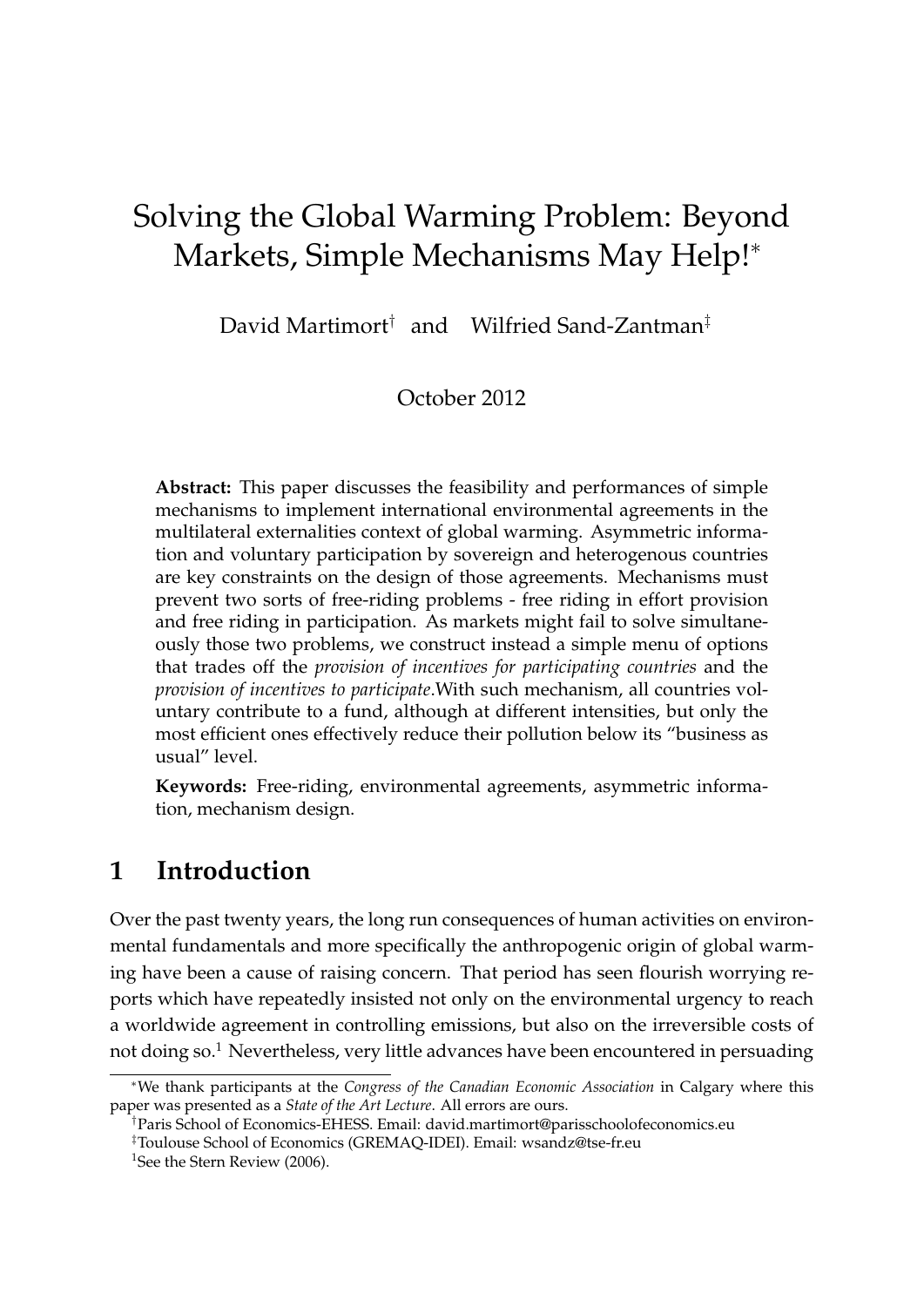the most polluting countries to enter into binding agreements that would push them to credibly reduce their emissions. The objective of this paper is to offer an economists' look at this major issue, highlight the fundamental difficulties in reaching such agreements and propose a simple mechanism that might help under some circumstances.

For economists, pollution is often refereed to as the prime textbook example of multilateral externalities. In the case of global warming of interest for this paper, each country may indeed benefit from not reducing its own emissions while at the same time it certainly suffers from the insufficient global level of emissions reached with those individual efforts. Environmental economics textbooks are full of solutions to reach efficiency in such contexts, either by means of markets, quotas, taxes or subsidies, under various circumstances. Yet, this body of works which brings rather optimistic news stands in sharp contrast with the difficulties to enforce an agreement on a particular mechanism in practice. This suggests that something might be missing in the textbook logic.

Indeed, a close look at the record of repeated failures in climate negotiations also suggests that the addition of three specific ingredients might hinder the design of environmental agreements. These ingredients are: heterogeneity, sovereignty and private information. First, and this is certainly a standard feature of most public good problems, the costs and (under rare circumstances the possible) benefits of global warming are unevenly distributed among countries. For some countries, decreasing emissions will come with hindered growth, reallocation costs within and across sectors and much internal political haggling. For others, implementation of restrictive policies may turn out to be easier because of less powerful vested interests in national political arenas or, taking an optimistic perspective, because it might open new growth opportunities (for instance by means of innovation in green technologies).<sup>2</sup> Heterogeneity matters.

Second, agreements are drafted in contexts surrounded by significant uncertainty. Beyond the fundamental uncertainty that underlies the physical processes involved in climate change and that affects equally all parties in their expectations about future evolutions, another source of uncertainty lies in the mere heterogeneity we just pointed out. Indeed, each participant to an agreement may retain private information on its exact costs of decreasing pollution and improving environmental conditions. In such contexts, countries might take advantages from others' incomplete information and exaggerate how costly they find to implement a given profile of emissions reductions. Incentives matter.

Lastly, a key constraint on feasible agreements is that negotiating parties are sovereign countries. This feature, which is certainly more specific to the provision of transna-

<sup>&</sup>lt;sup>2</sup>Similarly, the costs associated to climate change may depend on the location of the countries. As an example, the tribute paid by the Maldives and Switzerland following a one meter increase of the sea level is hardly comparable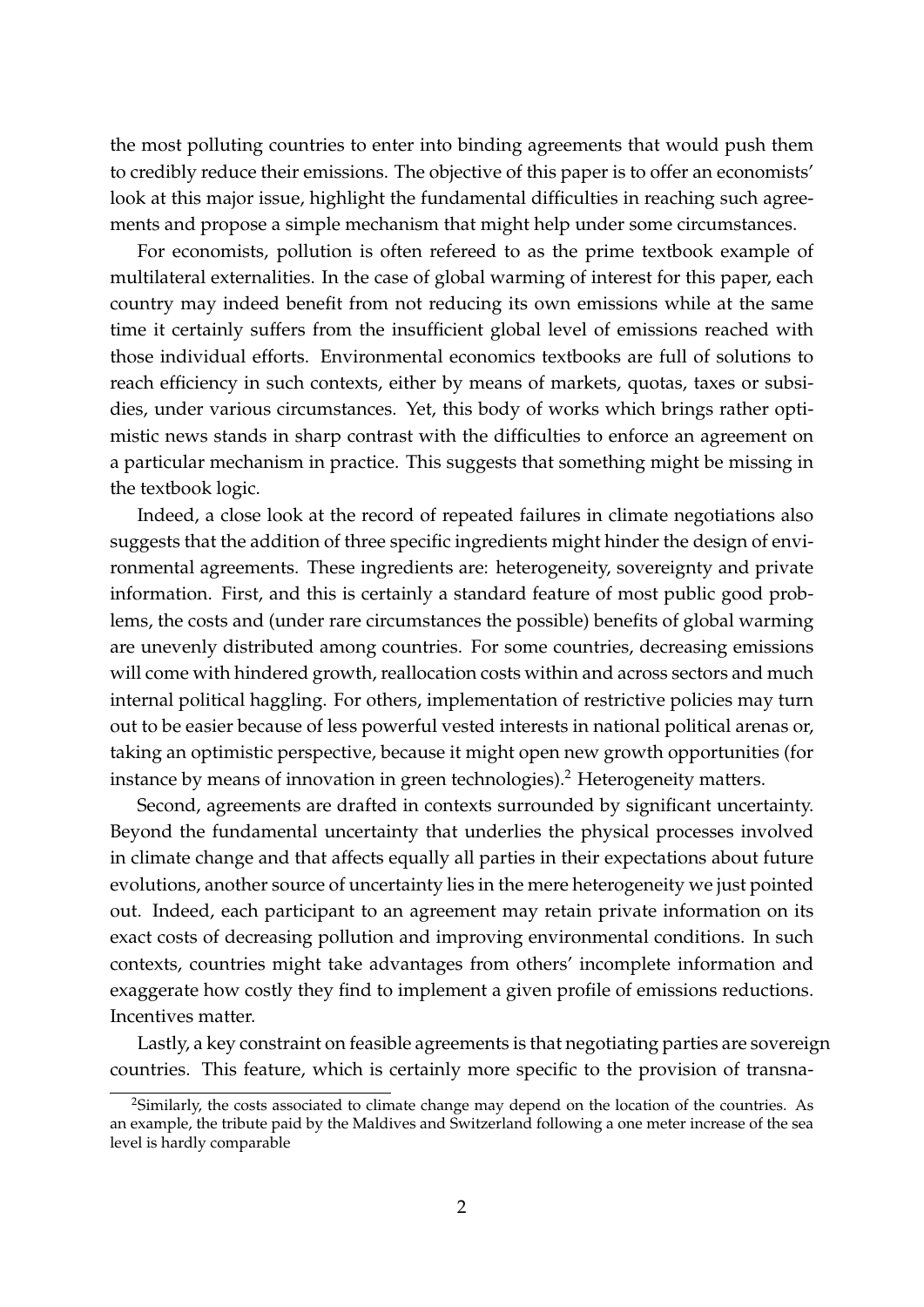tional public goods, $3$  has two immediate implications. Not only each country must find it optimal to voluntary participate to an agreement but it is free to adopt a "business as usual" (thereafter  $BAU$ ) route otherwise. To be accepted worldwide, an agreement must yield to joining countries greater payoffs than these BAU options. Participation matters.

**Our Contribution.** Taking heterogeneity, incentives and participation as key constraints on agreements, we discuss the performances of two institutions. The first institution, which has received much attention in practice, is of course the *market mechanism*. Opening a market for pollution rights is indeed a natural solution to the multilateral externalities problem in some contexts. Think for instance of a national government willing to induce optimal abatements from polluting firms and standing ready to make participation to such mechanism compulsory. Starting from an initial allocation of rights to emissions among firms, the market mechanism certainly reaches an efficient allocation. Those firms ready to reduce emissions below their BAU levels sell some rights while those eager to expand emissions buy those rights. This textbook solution, although attractive as it looks, is unfortunately of little help and sometimes even unfeasible in the contexts of international negotiations where voluntary participation must be induced and private information is a concern. Of course, the price mechanism may align the private incentives to reduce pollution with their socially optimal value. Free riding in effort provision might be solved. However, private information makes it also difficult and, let us insist, sometimes impossible, to find an initial allocation of rights that cannot be contingent on countries' private information and that would end up being satisfactory for all of them. Indeed, consider the situation where all countries are given the same initial rights. Then, countries which are efficient at reducing pollution will benefit from this system and may sell some rights while those countries with higher costs of depollution might start with too few rights to find this market solution attractive. They may just prefer to opt out the mechanism and free-ride on the joining ones.

To solve this important trade-off between *providing incentives to participants* and *providing incentives to participate*, we propose an alternative simple mechanism. The key additional ingredient that characterizes this mechanism is its ability to "screen" countries so that information on their preferences gets revealed through the negotiation process. On top of inducing efforts towards depollution and generating participation, this mechanism induces information revelation (even if it is in a rather coarse manner); a third objective that the market mechanism does not necessarily achieve. In the tradition of the mechanism design literature, this proposal consists in a menu of two options

 $3$ See Sandler (1992) for some perspectives on the specificities of such transnational public goods and Laffont and Martimort (2005) for a formal modeling.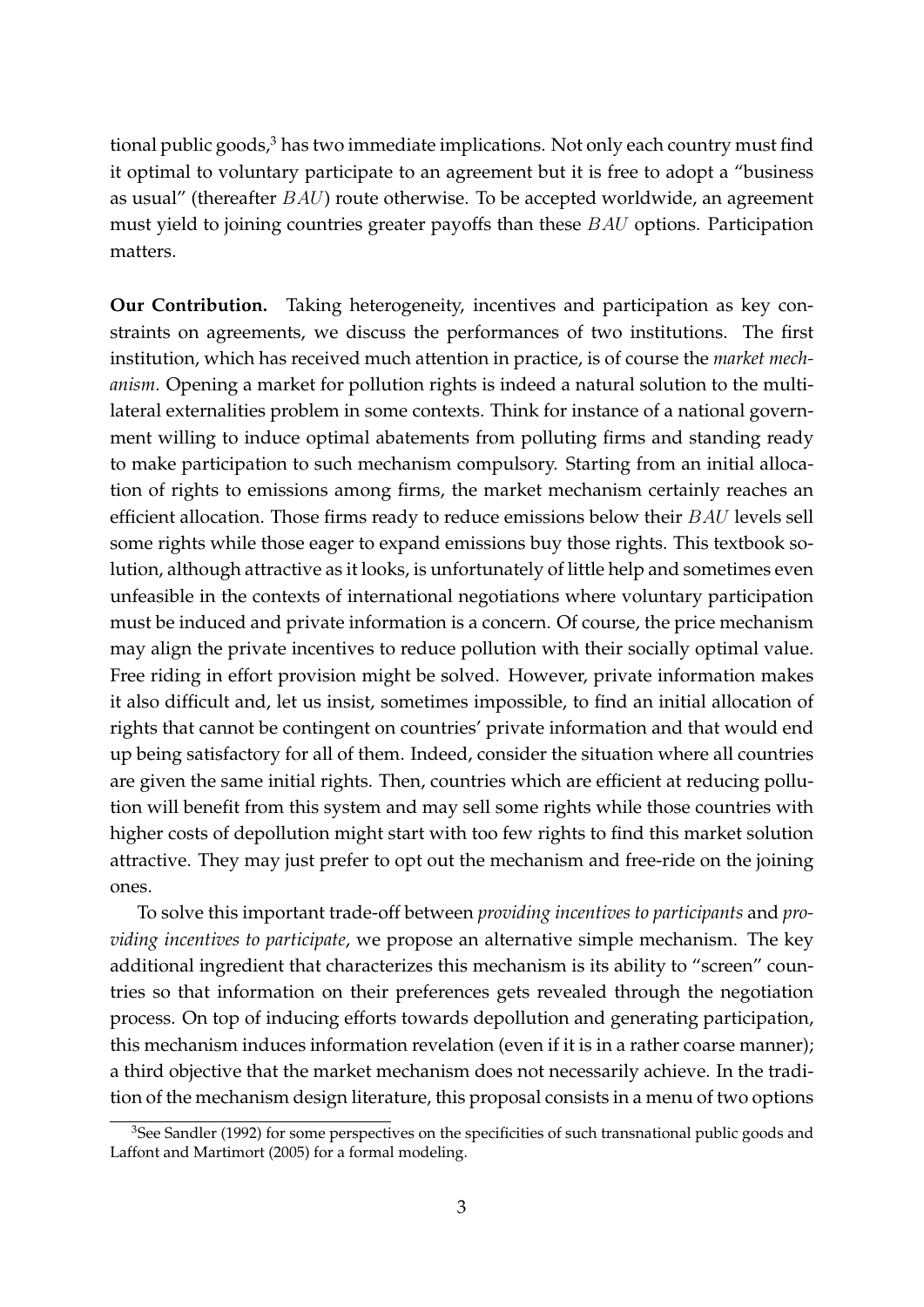among which countries are allowed to choose. The first "flat" option sees countries keeping their emissions at their BAU level but also paying a fixed amount that goes into a *green fund*. That contribution makes those countries indifferent between joining in or breaking the whole agreement to reach payoffs at their  $BAU$  level. If a country chooses instead the second 'incentives" option, it must also contribute upfront to the fund, but of course, and screening purposes, at a different level. On top, this country benefits also from a subsidy for each unit of effort. When the market mechanism fails, the menu mechanism optimally balances the dual objectives of *providing incentives to participants* and *providing incentives to participate*. Indeed, conditionally on the participation of each country, it would be optimal to propose a large subsidy per unit to induce the right actions - and solve the free-riding problem at the intensive margin. However, this would require to ask participants to pay large up-front contributions which deter participation of some less efficient countries. This would exacerbate the free-riding problem at the extensive margin. As a consequence of this trade-off, the optimal subsidy is reduced below the "market price." The optimal menu mechanism entails inefficient subsidies but facilitates participation.

**A quick overview of the literature** The literature on environmental agreements is by now significantly broad. It has spanned a whole array of topics with some applied papers discussing the properties of specific mechanisms which have some appeal from an implementation viewpoint and more theoretical contributions using game theory concepts to predict the outcomes of international negotiations in more abstract environments. Given space constraints, this review will just address a few contributions that are particularly meaningful to situate our own work.

As far as practical concerns are up, Bradford (2005) provides a very interesting proposal to organize climate agreements, the so called *"global public good purchase"* (GPGP) that can be viewed as an alternative to more traditional cap and trade systems. This mechanism roughly consists in building a fund out of countries' voluntary contributions and using this fund to reward efforts above the BAU trajectory. The interesting aspect of this proposal is that once the system is set up, all countries are rewarded though this fund for any abatement they do above the BAU level and so they all necessarily gain from the mechanism once in place. The negative side of this GPGP approach is that it does not say much on how the cost of the mechanism is shared among countries. Therefore, it leaves pending the free-riding problem on participation.

Inducing worldwide participation has precisely been the core of the theoretical debate. A traditional approach to climate agreements (see Hardin and Baden, 1977) would view climate as a standard public good where, as a result of a prisoner's dilemma, free riding cannot be avoided. A way out this negative result has been to suggest that repeated relationships may enlarge the set of equilibrium outcomes (see Cheikbossian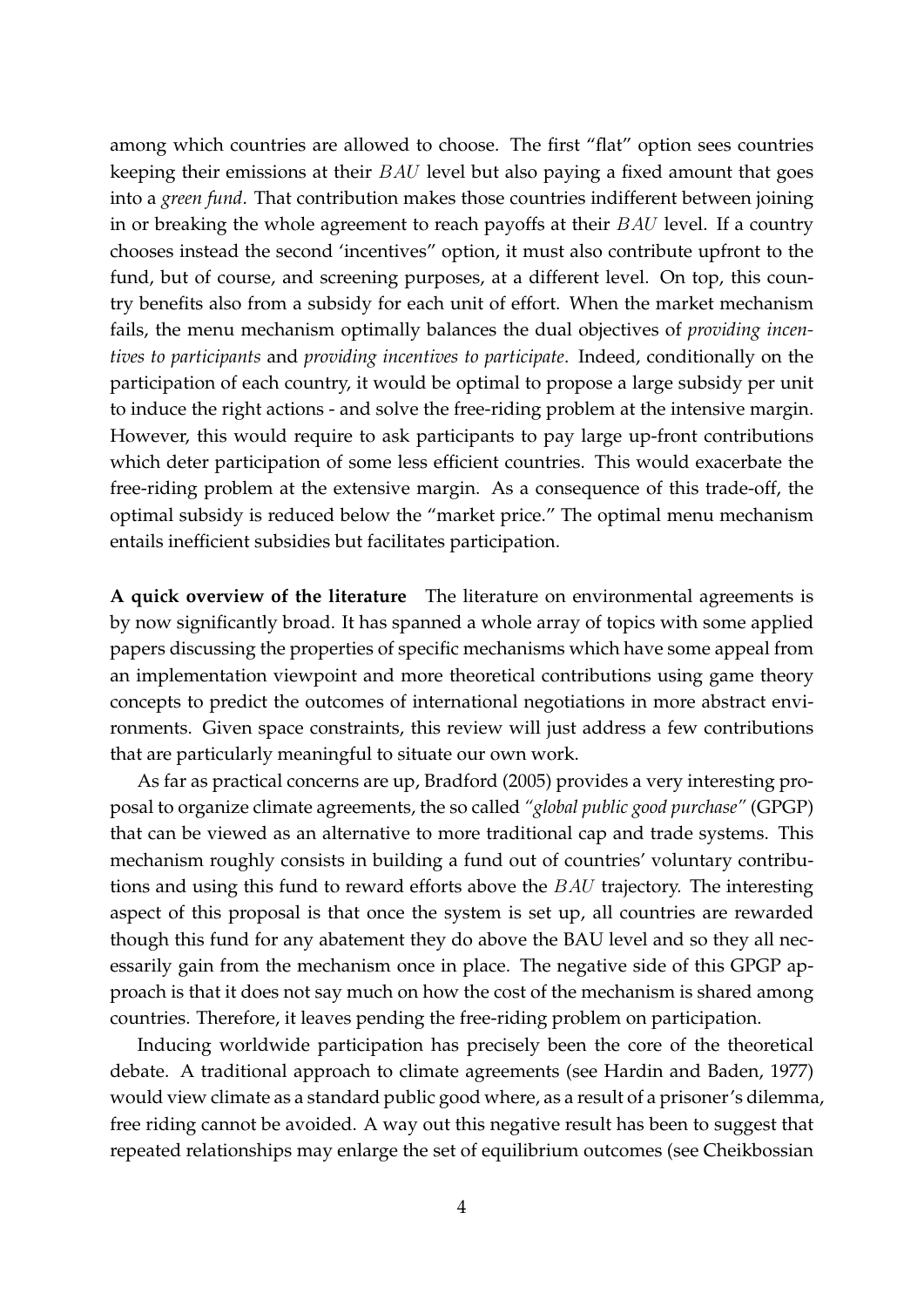and Sand-Zantman, 2011). This has led to the characterization of situations where all countries decide to join the agreement by fear of future retaliation (see Barret, 1994, for an in-depth discussion).

Taking into account the sovereign right for each country to enter (or not) into a binding agreement and studying how their behavior depends on conjectures on others' retaliation if they don't, Chander and Tulkens (1995, 1997) develop an alternative approach showing that efficiency may be compatible with a worldwide coalition. Their contribution shows that efficiency can be reached in a context of full information and under well specified conjectures.<sup>4</sup> Another alley for studying cooperation in the management of global public goods assumes that countries choose their abatement policies after an initial stage -part of a metagame- where each country decides whether to play cooperatively or not. Following this idea, Carraro and Siniscalco (1993) study the profitability and stability of partial international agreements in a framework where identical countries generate transboundaries emissions. They show that the commitment to use a cooperative strategy is crucial to broaden participation.<sup>5</sup>

There are surprisingly very few papers considering asymmetric information on the costs and benefits of mitigating climate change and almost no work addressing climate agreements taking a mechanism design perspective. Helm and Wirl (2011) is one of the very few exceptions. The authors consider a two-country setting where bargaining power is asymmetrically distributed and the uninformed country designs a mechanism controlling collective emissions. They show that the uninformed party must jointly use subsidies and his own emissions to incentivize the informed party and ensure its participation. To address informational issues in the multi-agent contexts of environmental problems without assuming *a priori* a particular institution, Baliga and Maskin (2003) have advocated the use of the mechanisms design tools. Although their contribution stresses the role of free riding in effort provision, it remains silent on free-riding problems in participation because they import the mechanism design methodology<sup>6</sup> developed for standard public good problems without taking care of the specific participation constraints that sovereignty imposes. This is the road we follow in a companion paper (Martimort and Sand-Zantman, 2012). That paper characterizes optimal mechanisms without making any restriction on the complexity of menus. Doing so, we develop a more complete analysis of the trade-off between free ridings on effort provision and on participation. We also compare the performances of this optimal mechanism with a simple menu of options where the incentive options in-

 ${}^{4}$ In particular, Chander and Tulkens obtain their efficiency result by imposing unanimous agreement to join. We also consider this conjecture in the present paper, but in a setting of asymmetric information.

<sup>&</sup>lt;sup>5</sup>Carraro (2005) discusses the influence of institutional rules (minimal participation rules, negotiation linkage, regional versus global treaties) on the outcome of environmental negotiations and studies the incentives to adopt those rules.

<sup>6</sup>See the seminal contributions by Laffont and Maskin (1982) and Mailath and Postlewaite (1990).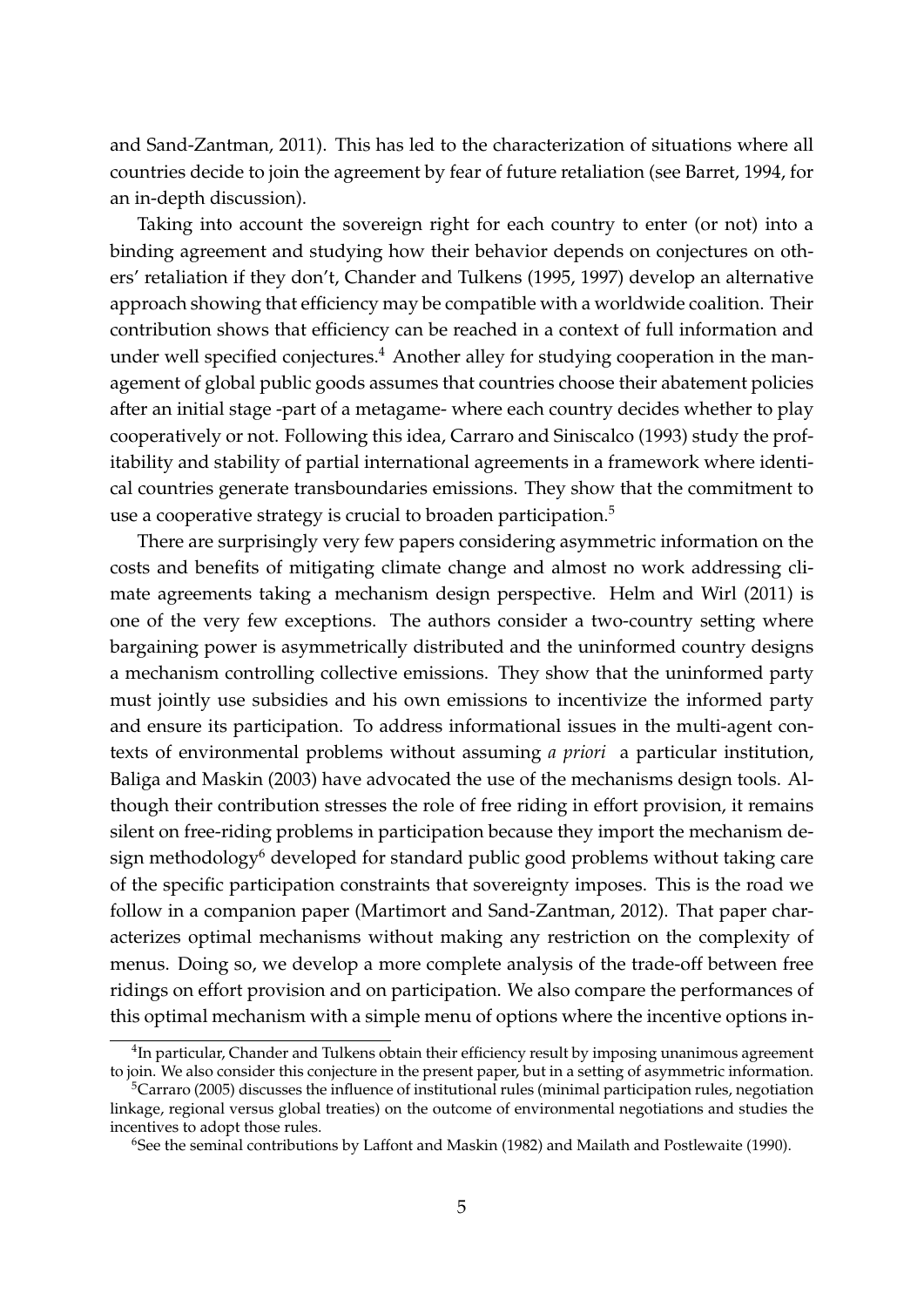duces first-best incentives. This comparison stresses the small welfare costs associated with simplicity. The simple menu mechanism that we propose in the present paper improves on the menu mechanism proposed in Martimort and Sand-Zantman (2012) because we allow here to play on the slope of the incentive option. This extra degree of freedom is important in view of trading on incentives and participation in the most efficient way. The present paper differs also in stressing the performances of market mechanisms under informational requirements.

**Organization of the paper.** Section 2 presents the model as well as two useful benchmarks. Section 3 assesses the performances of a simple market mechanism and shows its limits when participation is voluntary. Section 4 proposes an alternative menu mechanism that reaches an optimal trade-off between the *provision of incentives to participants* and the *provision of incentives to participate*. Section 5 concludes. Proofs are relegated to an Appendix.

#### **2 The Model and Two Useful Benchmarks**

Our objective is to study the feasibility of international agreements. To do so, we assume that the world is populated by a continuum of countries of unit mass. Those countries, if they want to mitigate their pollution emissions, can exert a specific effort. More precisely, we assume that the effort  $e_i$  exerted by country *i* yields both local benefits of size  $\alpha e_i$  (where  $\alpha \in [0,1)$ ) and global benefits, worth  $(1-\alpha)e_i$ , which accrue worldwide. The parameter  $\alpha$  represents the magnitude of the local consequences of efforts in curbing pollution.<sup>7</sup> An alternative and broader rationale is that implementing a restrictive policy  $e_i$  impacts negatively on local production and welfare so that the local value of increasing effort is less than the social one.

To model heterogeneity, a key feature of our analysis, we assume that countries differ by their marginal cost of exerting effort, namely  $C(e_i, \theta_i) = \frac{e_i^2}{2\theta_i}$ , where  $\theta_i$  is an efficiency parameter. Those costs should be understood in a broad sense, including not only technological costs but are also meant for opportunity costs (in terms of foregone growth or in terms of internal political haggling).<sup>8</sup> We thus write country  $i$ 's utility function over payment-effort pairs  $(t_i, e_i)$  as:

$$
U_i(t_i, e_i, \mathcal{E}, \theta_i) = t_i + \alpha e_i + (1 - \alpha)\mathcal{E} - \frac{e_i^2}{2\theta_i}
$$

where  $\mathcal E$  represents the "aggregate" effort taken worldwide.

<sup>&</sup>lt;sup>7</sup>For instance,  $CO_2$  is known as having a global impact whereas other greenhouse gazes like  $SO_2$  or  $NO<sub>x</sub>$  have also significant local impacts.

 $8$ With the latter interpretation, it is not clear whether developed or developing countries are the ones with the smallest abatement costs.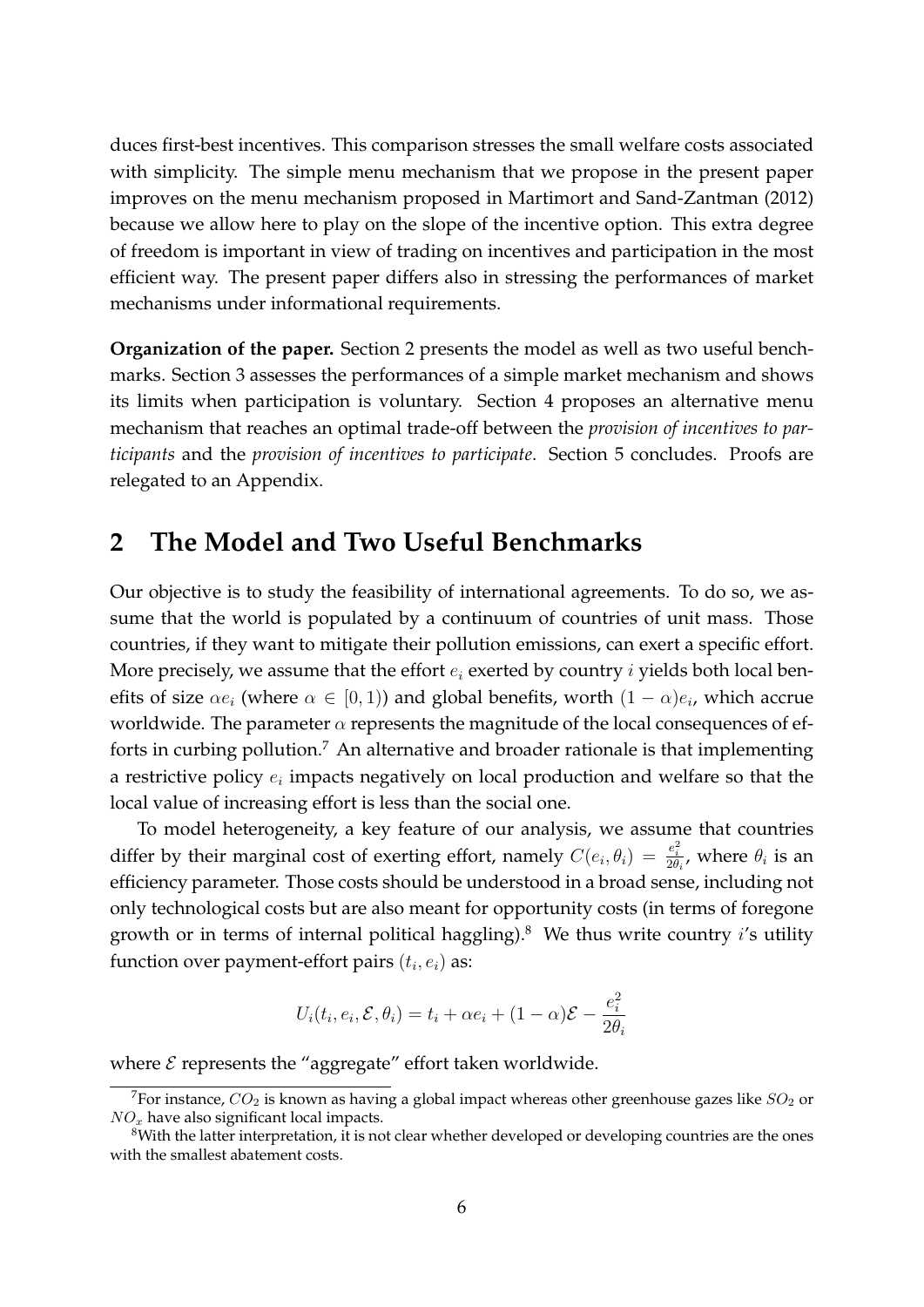Country *i* has private information on its efficiency parameter  $\theta_i$  while its effort in mitigating pollution is observable. As the  $\theta_i$ 's are not only technological but also represent opportunity costs, assuming private information is certainly reasonable. Similarly, the assumption that effort is observable, contrary to other public good issues, fits the current situation where new technologies (by means of satellite observations) allow a very precise control of the behavior of each pollution unit.

Efficiency parameters  $\theta_i$  are independently drawn from the same cumulative distribution  $F(\cdot)$  with support  $\Theta = [\theta, \overline{\theta}]$  (with  $\theta > 0$ ) and an everywhere positive and atomless density  $f(\theta) = F'(\theta)$ . Let denote by  $E_{\theta}(\cdot)$  the expectation operator with respect to  $\theta$ . For technical reasons, we also assume that the following monotonicity condition holds:

$$
\frac{d}{d\theta} \left( \frac{1 - F(\theta)}{\theta f(\theta)} \right) \le 0 \quad \forall \theta \in \Theta.
$$
\n(1)

**Benchmarks.** Two natural benchmarks are interesting to look at: the first best allocation and the BAU scenario where no agreement is signed. To look at the first case, observe that worldwide welfare can be expressed as:

$$
\mathcal{W} = \int_i U_i di = \int_i \left( t_i + \alpha e_i + (1 - \alpha) \mathcal{E} - \frac{e_i^2}{2\theta_i} \right) di.
$$

Using the budget balance condition,  $\int_i t_i di = 0$ , leads to

$$
\mathcal{W} = \int_i \left( e_i - \frac{e_i^2}{2\theta_i} \right) di \equiv \int_{\Theta} \left( e(\theta) - \frac{e(\theta)^2}{2\theta} \right) f(\theta) d\theta.
$$

At the first best, worldwide welfare is maximized for the following effort profile

$$
e^{FB}(\theta) = \theta \quad \forall \theta \in \Theta
$$

and its level is thus simply

$$
\mathcal{W}^* = \frac{E_{\tilde{\theta}}(\tilde{\theta})}{2}.
$$
 (2)

Let us turn now to the BAU scenario. Now, countries do not internalize the impact of their own effort on overall welfare, and efforts are too low. More precisely, the corresponding effort of a country with type  $\theta$  is:

$$
e_N(\theta) = \arg\max_e \alpha e - \frac{e^2}{2\theta} + (1 - \alpha) E_{\tilde{\theta}}(e_N(\tilde{\theta})) = \alpha \theta \quad \forall \theta \in \Theta.
$$

Individual payoffs are then given by:

$$
U_N(\theta) = \frac{\alpha^2}{2}\theta + (1 - \alpha)\alpha E_{\tilde{\theta}}(\tilde{\theta}).
$$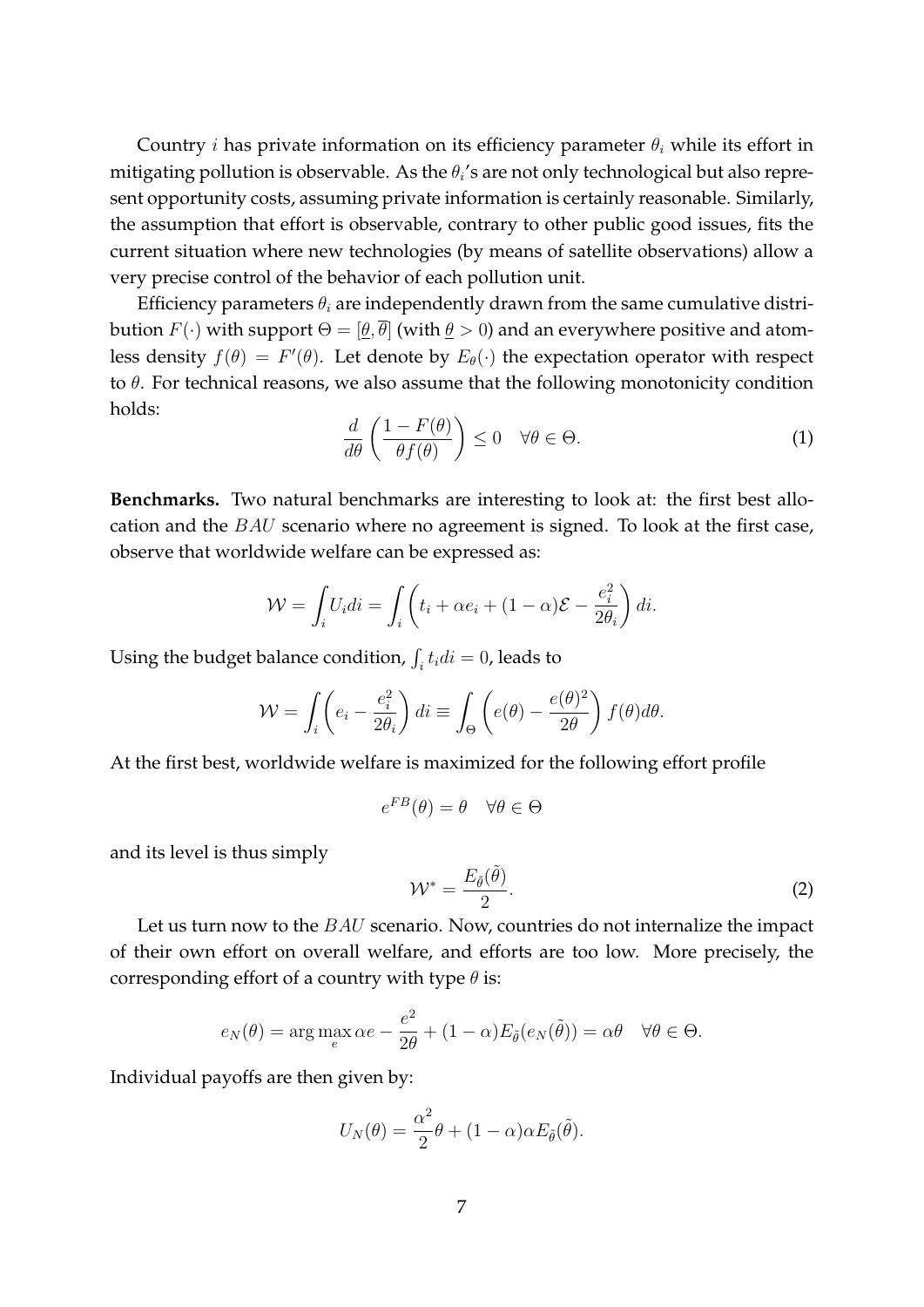Social welfare becomes

$$
\mathcal{W}_N = \frac{E_{\tilde{\theta}}(\tilde{\theta})}{2} \alpha (2 - \alpha) < \mathcal{W}^* \tag{3}
$$

It is easy to see here that the gap between the BAU effort and the first-best level is naturally decreasing in  $\alpha$ , and the same is true when looking at welfare levels. Indeed, the more local are the consequences of environmental policy, the smaller is the freeriding problem in exerting effort. Nevertheless, we will show next that the inefficiency of market mechanisms arises only when  $\alpha$  is not too small.<sup>9</sup>

## **3 An Impossibility Result and the Inefficiency of the Market Mechanism**

In this Section, we assess the performances of a simple market mechanism that allows countries to trade their abatement duties, or equivalently their rights for emissions. In the asymmetric information context that we consider, those performances must be assessed not only in terms of their incentive properties but also with an eye on whether this mechanism generates enough participation.

In this set-up, an initial allocation of those rights is chosen at the outset and each country is first endowed with some initial duties to fulfill. For simplicity and although the results below would hold with more generality,<sup>10</sup> we assume that duties are distributed uniformly. Let denote by  $E_0$  this common value applying to all countries worldwide. Starting from that initial allocation, countries can trade those rights on a worldwide market. We denote by  $p$  the market price.

A country with type  $\theta$  wants to trade rights so as to maximize the following expression:

$$
U_0(\theta, p, E_0) = \max_e \alpha e + p(e - E_0) + (1 - \alpha)\mathcal{E}_0 - \frac{e^2}{2\theta},
$$
\n(4)

where  $\mathcal{E}_0 = E_{\tilde{\theta}}(e(\tilde{\theta}))$  denotes the overall level of abatements worldwide and  $e(\tilde{\theta})$  is the equilibrium level of effort exerted by a country with type  $\theta$  under this market scenario. The maximization of the above objective immediately yields the following expression of the "gross demand function" for rights:

$$
e(\theta, p) = (\alpha + p)\theta.
$$
 (5)

<sup>&</sup>lt;sup>9</sup>At the extreme,  $\alpha = 1$  would nevertheless correspond to a degenerate case were *BAU* is efficient.

 $10$ The reader accustomed with the mechanism design literature already knows from the work of Cramton, Gibbons and Klemperer (1987) that efficiency can be achieved under asymmetric information in many contexts provided that the status quo payoff stipulates rights which are not too asymmetric. Although this latter paper was developed in the context of a partnership to divide a tradable good, its insights are quite general.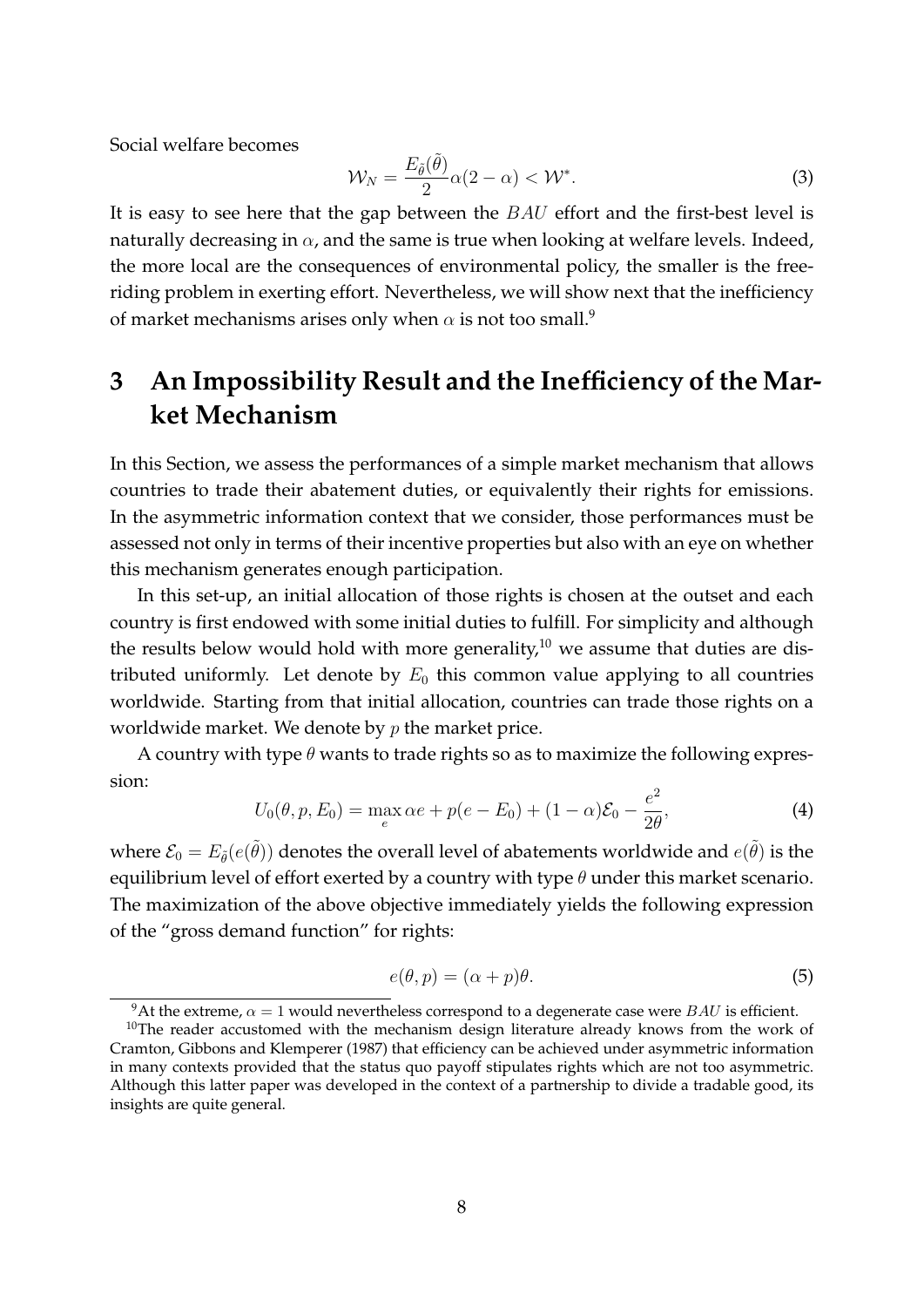The market clearing condition finally gives the expression of the prevailing price  $p_0$ :

$$
E_{\tilde{\theta}}(e(\tilde{\theta}, p_0)) = E_0 \Leftrightarrow p_0 = \frac{E_0}{E_{\tilde{\theta}}(\tilde{\theta})} - \alpha.
$$
 (6)

Through this market mechanism, a country with type  $\theta$  ends up exerting an equilibrium effort worth:

$$
e(\theta, p_0) = \frac{E_0}{E_{\tilde{\theta}}(\tilde{\theta})} \theta.
$$
\n(7)

The market mechanism is thus an efficient way of inducing efforts if the uniform level of duties that applies worldwide is efficient "on average":

$$
E_0 = E_{\tilde{\theta}}(\tilde{\theta}).\tag{8}
$$

The prevailing market price is thus such that each extra unit of abatements beyond the initial allocation is paid at its social value:

$$
p_0 = 1 - \alpha. \tag{9}
$$

So doing, each country internalizes the impact of its own choice of effort on aggregate welfare and has the right marginal incentives to exert effort:

$$
e(\theta, p_0) \equiv e^{FB}(\theta) \quad \forall \theta \in \Theta.
$$

The remaining question is whether this market mechanism induces participation of all sovereign countries. Of course, checking that participation condition requires to compute the fall-back payoffs of countries that decide not to join the agreement. These payoffs in turn depend on the various conjectures that this country will entertain on the behavior of the ratifying ones. This issue is in fact a difficult one that we study at more length in Martimort and Sand-Zantman (2012). For the purpose of this paper, we follow Chander and Tulkens (1995, 1997) and assume that the approval of all countries is necessary to implement the market solution. Otherwise, the BAU scenario prevails worldwide.

In this context, inducing participation requires thus to satisfy:

$$
U_0(\theta, p_0, E_0) \ge U_N(\theta) \quad \forall \theta \in \Theta.
$$
\n
$$
(10)
$$

Elaborating on this condition yields the following result:

**Proposition 1** *The market mechanism cannot be efficient and induce voluntary participation worldwide when:*

$$
\alpha > \alpha_1 = \frac{\theta}{2E_{\tilde{\theta}}(\tilde{\theta}) - \underline{\theta}} \in (0, 1). \tag{11}
$$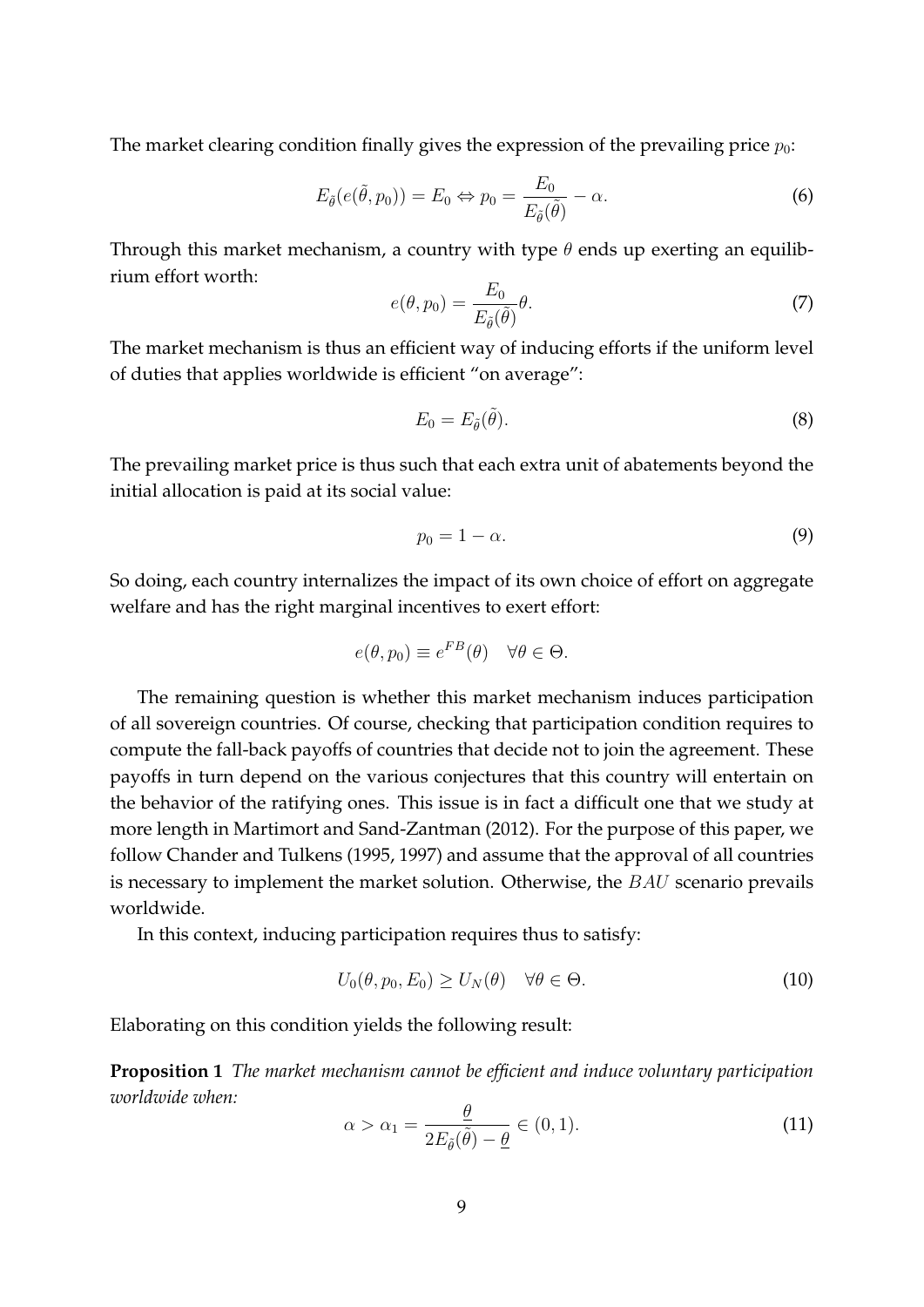Condition (11) certainly holds when the parameter  $\alpha$  is close enough to one (the case of a weak externality) or when heterogeneity on the productivity type  $\theta$  is large enough so that  $E_{\tilde{\theta}}(\tilde{\theta})$  is sufficiently above  $\underline{\theta}$ . In the case of global warming, this is of course this second interpretation that we will favor.

To understand this result, one must figure out the impact that choosing a uniform allocation of rights  $E_0 = E_{\tilde{\theta}}(\tilde{\theta})$  has both on incentives to exert effort and on incentives to participate. From the market-clearing condition (6), this choice certainly induces the "right" market price, i.e., an implicit subsidy per unit of abatement which is Pigovian. All countries have the "right" incentives to exert effort. In the vocabulary coined in Martimort and Sand-Zantman (2012), the market mechanism induces *no free-riding at the intensive margin.*

Of course, the drawback of such a choice is that the market mechanism forces the less efficient countries (especially, those with types  $\theta$  less than  $E_{\tilde{\theta}}(\tilde{\theta}))$  to start buying rights to abate less than their required duties. This is very costly and make their fallback option much more attractive. *Free-riding at the extensive margin* becomes now the main concern and the market mechanism is ill equipped to address this issue.

A possible way out this trade-off could simply be to impose lower duties on inefficient countries at the outset. This would certainly relax free riding at the extensive margin. However, asymmetric information makes it impossible to make such typedependent allocation of rights.

Of course, when trading off those costs and benefits of an initial allocation of rights which is "on average" efficient, one has to keep in mind that both the incentives and the participation effects depend in a non-trivial way on the size of the externality  $\alpha$ . When  $\alpha$  is small, positive externalities are significant and the fall-back option yields low payoffs. Participation constraints are *a priori* relaxed by this first effect that bites on the right-hand side of (10). On the other hand, and from an incentives viewpoint, countries do not care much about the local impact of their effort. To induce effort, the market price must be very large which means that inefficient types must pay a lot to abate less than their duties. This second-effect reduces the left-hand side of (10) which makes participation much harder. Condition (11) shows that  $\alpha$  must be low enough to ensure that the first effect dominates.

**Alternative implementation.** When the market mechanism is efficient and induces worldwide participation, an alternative implementation of the final outcome would be for all countries to agree on a per unit subsidy for abatements cum a fixed contribution to a fund. Indeed, the countries' payoffs and their behavior are the same than in the market mechanism when facing the Pigovian subsidy  $p_0 = 1 - \alpha$  and the fixed contribution  $T_0$  such that:

$$
T_0 = p_0 E_0 = (1 - \alpha) E_{\tilde{\theta}}(\tilde{\theta}).
$$
\n(12)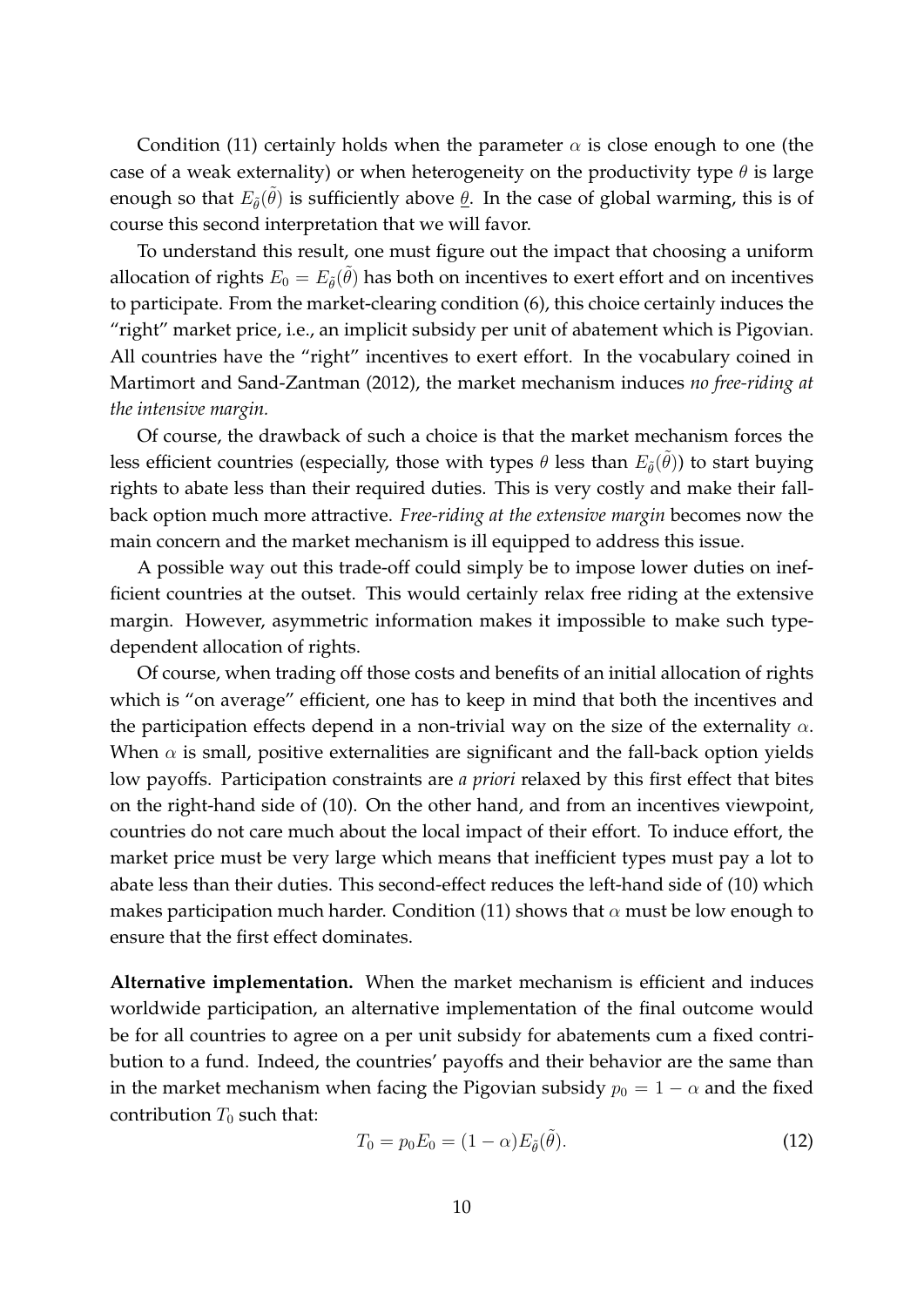Observe that this scheme is obviously budget balanced.

In the remainder of the paper, we will favor this more "centralized" approach in circumstances where efficiency is no longer feasible. We will bear a particular attention on how such centralized mechanisms must be modified in a second-best environment.

**Remark 1** *Proposition 1 certainly casts also some doubts on the efficiency of a market for carbon if initial allocations are allocated by grand-fathering (i.e., as functions of past realizations that may be only partially correlated with future opportunity costs and thus "uniform" in a certain sense). An alternative interpretation of our findings is thus that the proposal to establish such market can never find support from all countries, especially those with the highest opportunity costs of abatements. Advocates of such market solution should certainly re-assess its virtues in view of the fundamental impossibility result presented in Proposition 1.*

## **4 Ensuring Voluntary Participation and Incentives with a Simple Menu**

The previous Section has left us with a pessimistic view of what can be achieved with a worldwide market unless gains from cooperation are sufficiently sizable to overcome informational constraints. The key difficulty with a simple market mechanism is that the least efficient countries may want to stay out of the agreement rather than being imposed duties which are certainly too costly for them. Second-best mechanisms must be constructed to address this participation problem.

To do so, we propose a simple menu with two options. Those options allow selfselection of the different countries according to their opportunity costs of effort. Roughly speaking each of those options responds to the specific problem raised by one kind of the free-riding problems. The first option consists of a fixed contribution  $T$  and subsidy  $p$  per unit of abatement. This incentive option is targeted to the countries which are the most able to exert effort. With that option, those efficient countries have incentives to expand effort beyond the BAU level and free riding at the intensive margin diminishes for those types. The second option only entails a fixed contribution  $\underline{T}$ . Inefficient countries opt for that scheme which is designed to induce their participation to the mechanism. Free riding at the extensive margin is fought with that option.

Countries are now sorted according to their efficiency parameter  $\theta$ . The most inefficient ones, with types on an interval  $[\underline{\theta}, \theta^*]$  (thus a fraction  $F(\theta^*)$ ) opt for the fixed contribution. *A contrario,* the most efficient countries whose types belong to  $[\theta^*, \overline{\theta}]$  choose the incentive option. With such menu, all countries ratify the mechanism. If any country refuses to do so, we assume as before that the whole agreement breaks down with the BAU's payoffs being again the fall-back options.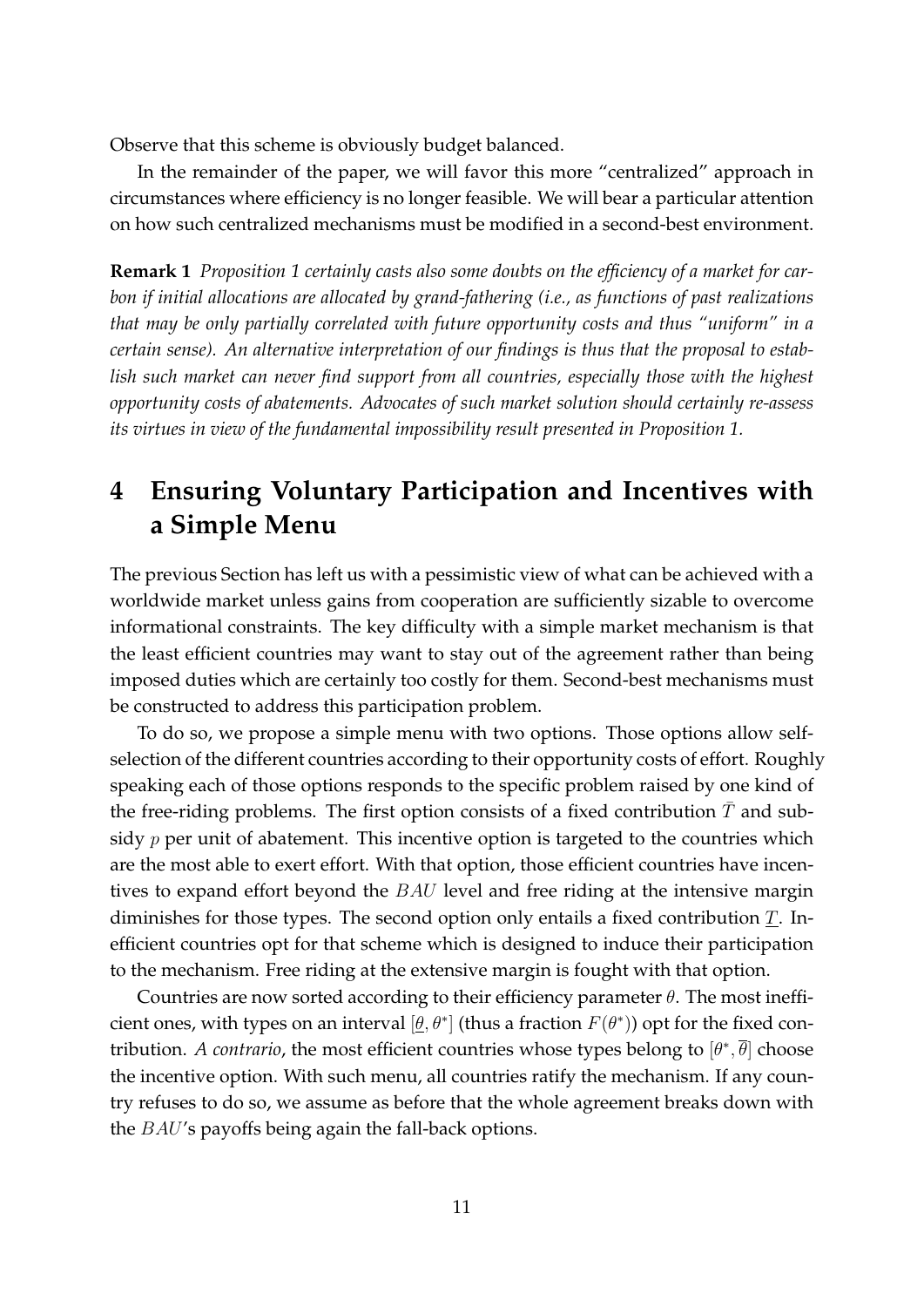By adopting the "incentive option"  $(\bar{T}, p)$ , a country with type  $\theta$  reaches a payoff worth (where we make explicit its dependence on the mechanism):

$$
U_1(\theta, p, \bar{T}) = \max_e(\alpha + p)e - \frac{e^2}{2\theta} + (1 - \alpha)\mathcal{E}_1 - \bar{T}
$$
\n(13)

where  $\mathcal{E}_1$  whose expression will be clarified below is the expected effort worldwide under this scenario. Of course, maximizing the above objective immediately yields an effort supply which is still given by (3).

When opting for the fixed contribution, a country with type  $\theta$  still exert its BAU effort level, namely  $e_N(\theta)$ . Such country benefits however from the greater effort exerted by more efficient ones. This is reflected in its payoff which is now given by:

$$
U_1(\theta, \underline{T}) = \max_e \alpha e - \frac{e^2}{2\theta} + (1 - \alpha)\mathcal{E}_1 - \underline{T}.
$$
 (14)

Taking into account that only a mass  $F(\theta^*)$  of countries still exert their  $BAU$  effort  $e_N(\theta)$  while a mass  $1 - F(\theta^*)$  expands effort beyond this  $BAU$  level, we immediately find that the worldwide effort is worth:

$$
\mathcal{E}_1 = \int_{\underline{\theta}}^{\theta^*} e_N(\theta) f(\theta) d\theta + \int_{\theta^*}^{\overline{\theta}} e(\theta, p) f(\theta) d\theta > \mathcal{E}_N = \int_{\underline{\theta}}^{\overline{\theta}} e_N(\theta) f(\theta) d\theta.
$$
 (15)

Equipped with this specification, we can write down the conditions that the mechanism  $(T, \overline{T}, p)$  must satisfy.

• *Incentive compatibility*. The cut-off type  $\theta^*$  must be indifferent between the two options proposed:

$$
U_1(\theta^*, p, \bar{T}) = U_1(\theta^*, \underline{T}). \tag{16}
$$

• *Budget balance.* The overall fixed contributions contribute to a fund that is used to give subsidies under the incentive option. This budget balance condition can be written as:

$$
F(\theta^*)\underline{T} + (1 - F(\theta^*))\overline{T} = p \int_{\theta^*}^{\overline{\theta}} e(\theta, p) f(\theta) d\theta.
$$
 (17)

• *Participation.* Insuring participation by the least efficient countries is obtained by making their fixed contribution "pay for the positive externality" exerted by most efficient ones when expanding their effort beyond the BAU level. This immediately gives the following condition:

$$
\underline{T} = (1 - \alpha) \int_{\theta^*}^{\overline{\theta}} (e(\theta, p) - e_N(\theta)) f(\theta) d\theta.
$$
 (18)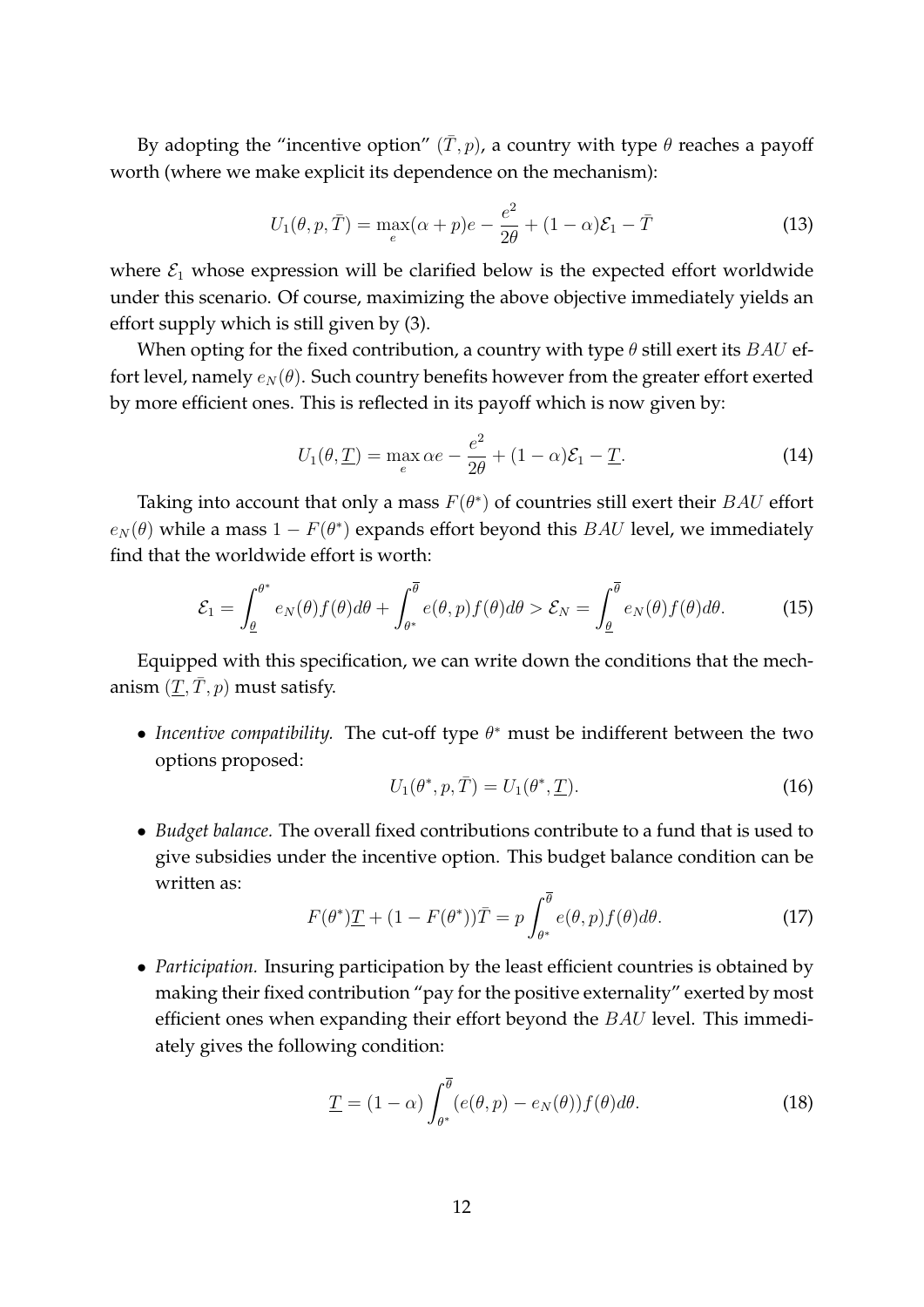The general analysis that we develop in Martimort and Sand-Zantman (2012) shows that those three properties apply to more general (nonlinear) mechanisms. Yet, those simple menus with two options already highlight some important economic properties.

**Proposition 2** Suppose that conditions (1) and (11) both hold. The optimal menu  $(\underline{T}_1, \overline{T}_1, p_1)$ *has the following properties.*

• *The subsidy in the incentive option is lower than the Pigovian level:*

$$
p_1 < p_0 = 1 - \alpha. \tag{19}
$$

• *Not all countries always opt for this incentive option. Indeed, we have:*

$$
\theta^* \in (\underline{\theta}, \overline{\theta}) \tag{20}
$$

*when*

$$
1 \ge \alpha \ge \frac{E_{\tilde{\theta}}(\tilde{\theta})}{\underline{\theta}} \alpha_1. \tag{21}
$$

In a second-best environment, i.e., under the condition of Proposition 2 that prevents efficiency and full participation if the market mechanism prevails, the trade-off between the two free-riding problems at the extensive and at intensive margin is solved by giving up a bit of efficiency. This implies that the most efficient countries will receive a reduced subsidy and won't fully internalize the impact of their effort choice on worldwide welfare. Reducing this subsidy facilitates participation to the agreement by the least efficient countries. Indeed, those countries ratify the mechanism because they are just indifferent between joining in or not. They are ready to pay the positive externality that the most efficient ones bring with their increased effort beyond the BAU level. With an incentive option that becomes less powerful, less subsidies have to be paid and fixed contributions to the fund diminish which helps to solve free riding at the extensive margin.

When the tension between those two free-riding problems is strong (i.e., when (21) which is a strengthened version of (11) holds), each option within the menu attracts a positive measure of countries. Instead, when the tension is less pronounced, all countries choose the incentive option. Still, the subsidy remains lower than its Pigovian level.

#### **5 Concluding Remarks**

In the search for policies that could efficiently mitigate global warming, much emphasis has recently been put on the use of market mechanisms. The source of such interest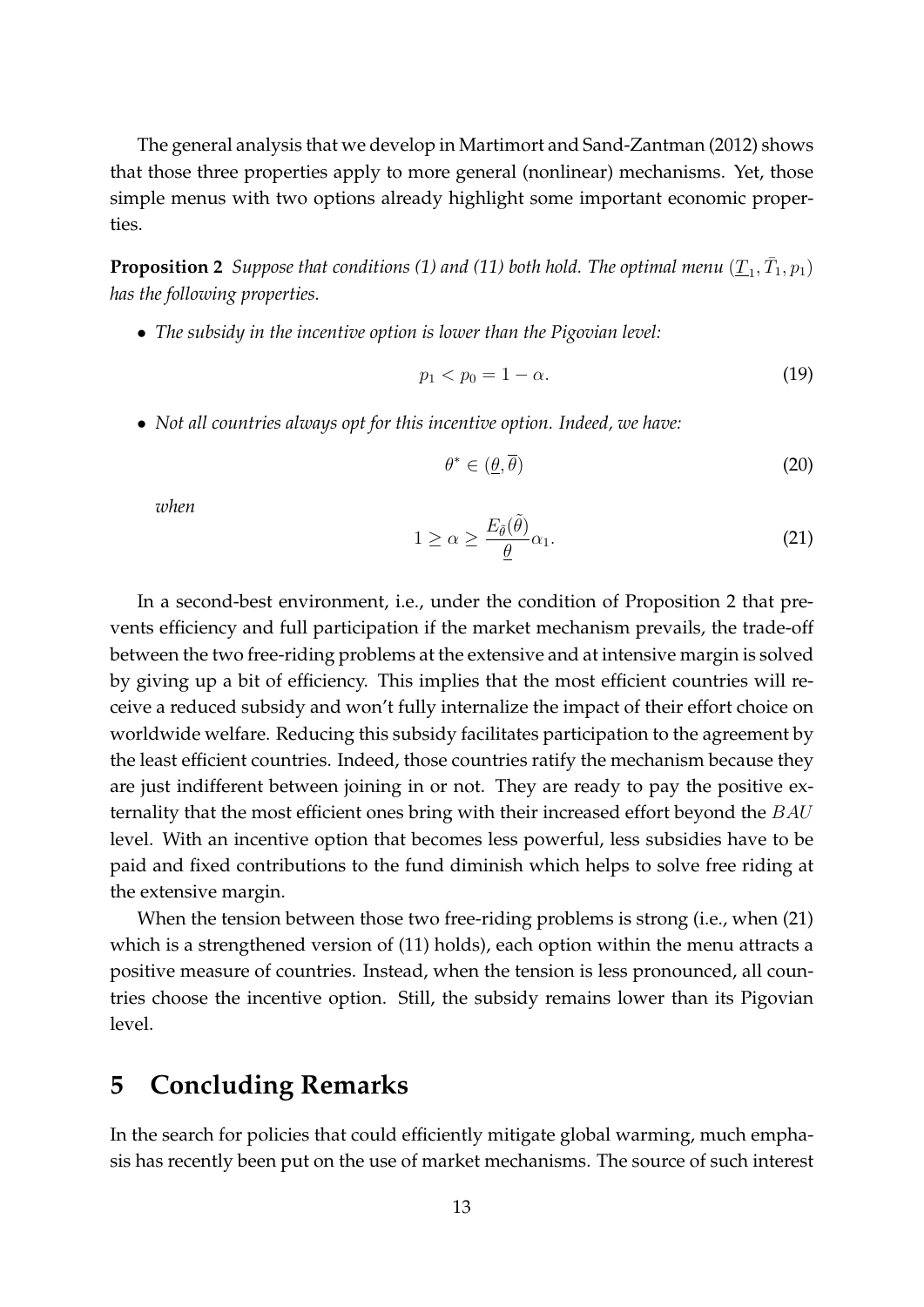should certainly be found in the optimistic view expressed by practitioners and scholars that the successes of cap and trade systems that were experienced in several regions of the world could carry over at a worldwide level. This paper casts some doubt on such optimistic stance. Market mechanisms may fail in getting to an efficient allocation of effort worldwide when participants are quite heterogenous and their voluntary participation must be induced. Market mechanisms certainly improve the free-riding problem in effort provision but may fail to induce participation. For worldwide agreements, nations are sovereign parties at the negotiation table; they cannot be viewed as firms subject to compulsory regulations in a domestic context. Because of this striking difference, the possible failure of markets should receive more consideration in political debates. Economists and practitioners should take with a word of caution the success of instruments and regulations developed in national arenas when it comes to broaden their scope to an international setting.

This paper takes seriously this unavoidable trade-off between incentives and participation. Yet, we have demonstrated that a simple menu mechanism with two options can reach unanimous participation and provide "almost" right incentives. With the first option, countries keep their emissions at their BAU level but contribute to a fund. With the second one, countries not only contribute to this fund but also benefit from the subsidies linked to the level of abatements they choose.

The approach we developed above might be criticized for being excessively static. As such, our model is necessarily silent on the relationship between what should be the current allocation of rights in a market solution and the past behaviors of countries. Although tailoring the level of permits left to a country to its past emissions may be attractive, especially for screening purposes, it might also introduce the possibility of gaming and, beyond, open the door to much politicking in deciding upon reference points. Second, the absence of dynamics renders our simple model of little value to account for issues of ethics and horizontal fairness among countries with different degrees of development that decisions on such allocation of initial rights may encounter. These are important questions that would deserve further works.

#### **References**

- Baliga, S. and E. Maskin, 2003, "Mechanism Design for the Environment," in K.-G. Mler and . R. Vincent eds., *Handbook of Environmental Economics*, Elsevier.
- Barrett, S., 1994, "Self-Enforcing International Environmental Agreements," *Oxford Economic Papers*, 46: 878-894.
- Bradford, D., 2008. "Improving on Kyoto: GReenhouse Gas Control as the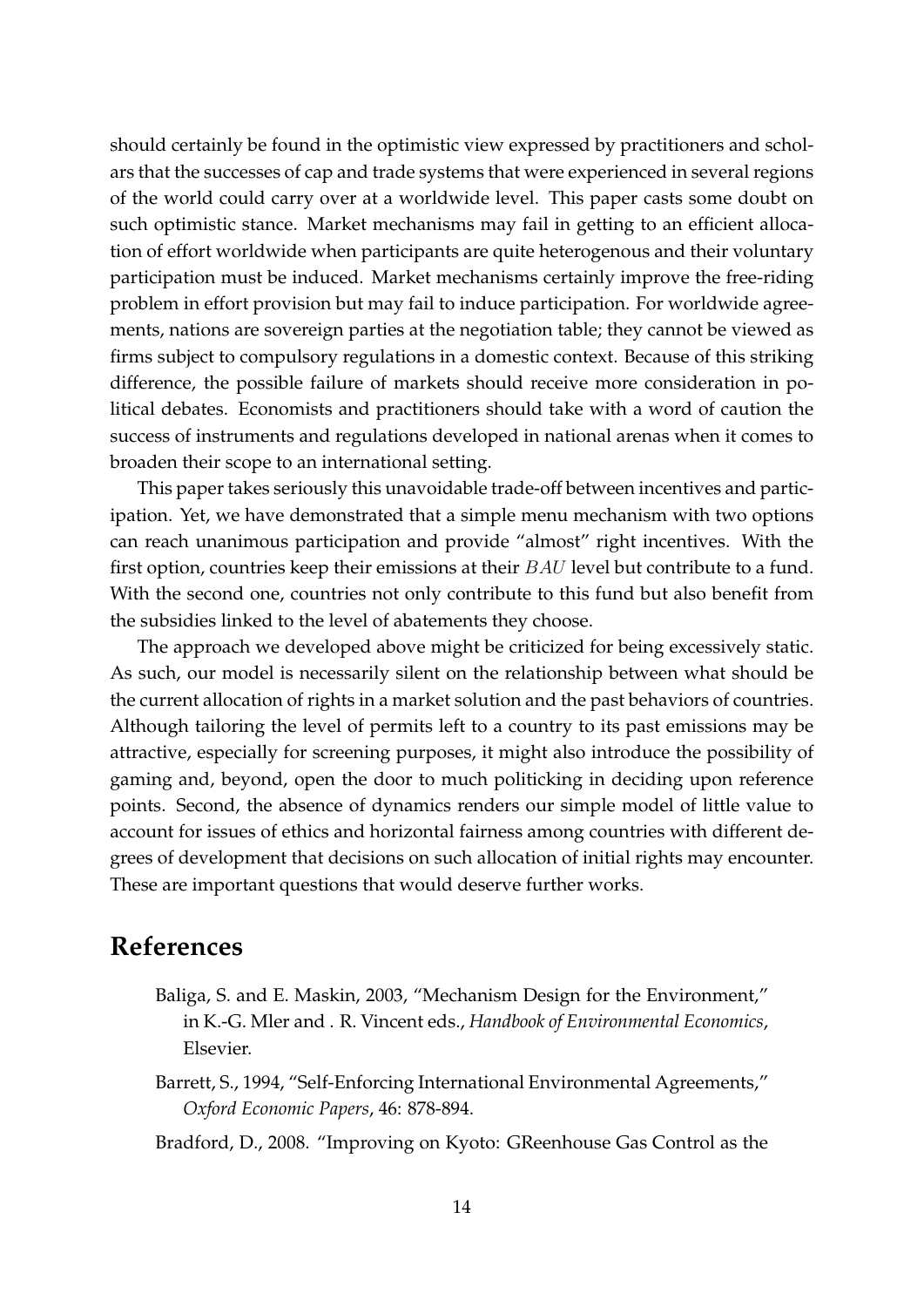Purchase of a Global Public Good", in R. Guesnerie and H. Tulkens eds., *The Design of Climate Policy*, CESIfo Seminar Series, MIT Press.

- Carraro, C., 2005, "Institution Design for Managing Global Commons," in G. Demange and M. Wooders eds., *Group Formation in Economics*, Cambridge University Press
- Carraro, C. and D. Siniscalco, 1993, 'Strategies for International Protection of the Environment," *Journal of Public Economics*, 52: 309-328.
- Chander, P. and H. Tulkens, 1995, "A Core-Theoretic Solution for the Design of Cooperative Agreements and Transfrontier Pollution", *International Tax and Public Finance*, 2: 279-294.
- Chander, P. and H. Tulkens, 1997, "The Core of an Economy with Multilateral Environment Externalities", *International Journal of Game Theory*, 26: 379-401.
- Chander, P. and H. Tulkens, 2008, "Cooperation, Stability, Self-Enforcement in Agreements", in R. Guesnerie and H. Tulkens eds., *The Design of Climate Policy*, MIT Press.
- Cheikbossian, G. and W. Sand-Zantman, 2011, "Dynamic Cooperation in Local Public Goods Supply with Imperfect Monitoring," *Annals of Economics and Statistics*, 101-102: 327-340.
- Cramton, P., R. Gibbons and P. Klemperer, 1987, "Dissolving a Partnership Efficiently," *Econometrica*, 55: 615-632.
- Hardin, G. and J. Baden, 1977, *Managing the Commons*, New York: Freeman and Co.
- Laffont, J.J. and D. Martimort, 2005, "The Design of Transnational Public Good Mechanisms for Developing Countries," *Journal of Public Economics*, 89: 159-196.
- Laffont, J.J. and E. Maskin, 1982, "The Theory of Incentives: An Overview," in *Advances in Economic Theory*, ed. W. Hildenbrand. Cambridge University Press.
- Mailath, G. and A. Postlewaite, 1990, "Asymmetric Information Bargaining Problems with Many Agents," *Review of Economic Studies*, 57: 351-368.
- Martimort, D. and W. Sand-Zantman, 2012, "A Mechanism Design Approach to Climate Agreements", Working Paper IDEI and PSE.
- Sandler, T., 1992, *Collective Action: Theory and Applications,* University of Michigan Press.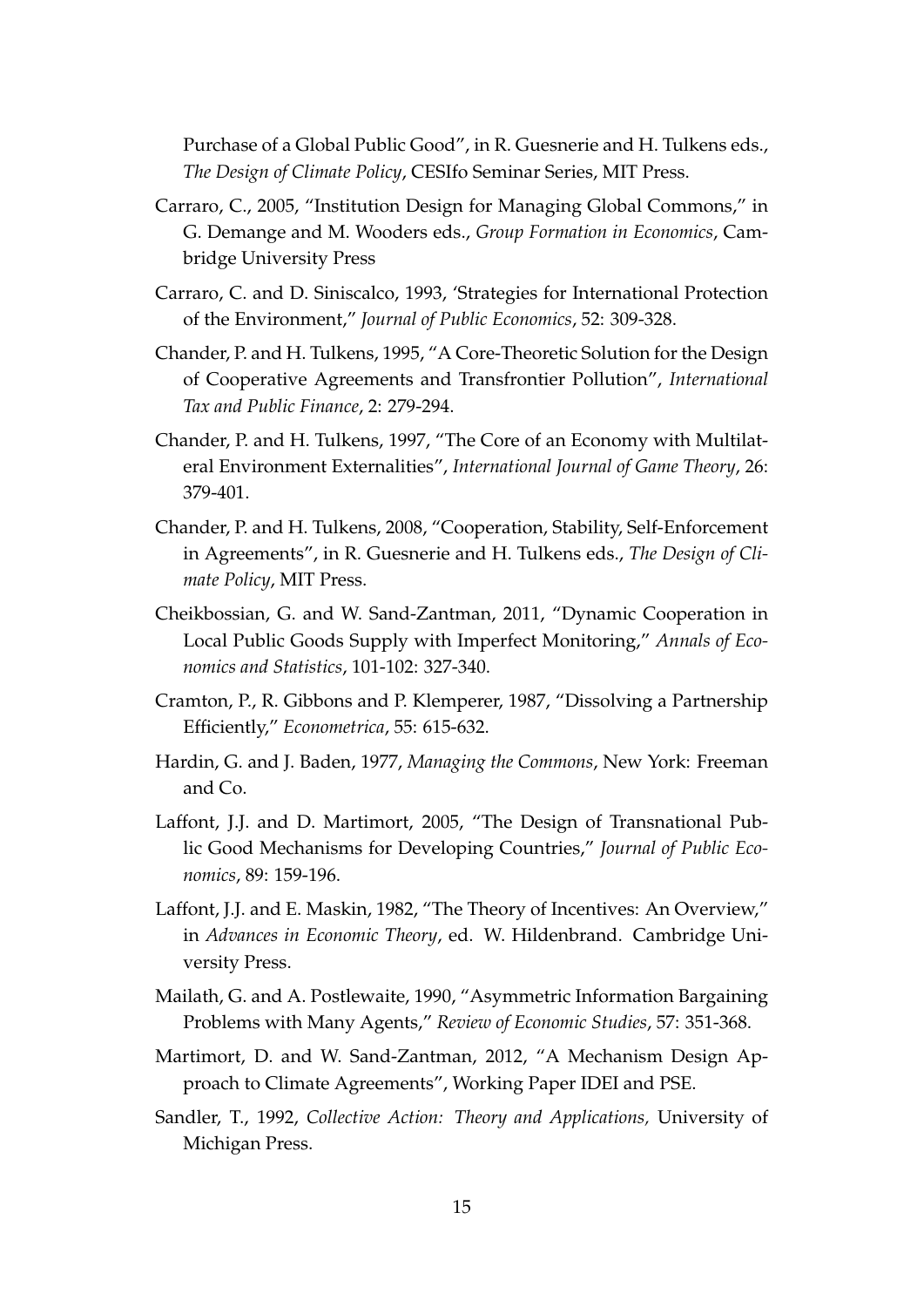Stern, N., 2006, *The Economics of Climate Change: The Stern Review,* Cambridge University Press.

## **Appendix**

**Proof of Proposition 1.** Condition (10) amounts to:

$$
\frac{1-\alpha^2}{2}\theta \ge \alpha(1-\alpha)E_{\tilde{\theta}}(\tilde{\theta}) \quad \forall \theta.
$$

Taking  $\theta = \underline{\theta}$  and taking into account that  $\alpha < 1$  yields (11).

**Proof of Proposition 2.** Altogether (16), (17) and (18) define three equations with  $(\underline{T}, \overline{T}, p)$  and the cut-off  $\theta^*$  as the unknowns. After some simplifications using (3), (16), (17) and (18) yield respectively:

$$
\theta^* p(p + 2\alpha) = 2(\bar{T} - \underline{T}), \tag{A1}
$$

 $\blacksquare$ 

$$
\underline{T}F(\theta^*) + \bar{T}(1 - F(\theta^*)) = (\alpha + p)p \int_{\theta^*}^{\bar{\theta}} \theta f(\theta) d\theta,
$$
 (A2)

and

$$
\underline{T} = (1 - \alpha)p \int_{\theta^*}^{\overline{\theta}} \theta f(\theta) d\theta.
$$
 (A3)

Combining the above conditions leads to the following expression of the cut-off  $\theta^*$  as a function of  $p$  only:

$$
\frac{\theta^*(p)(1 - F(\theta^*(p)))}{\int_{\theta^*(p)}^{\overline{\theta}} \theta f(\theta) d\theta} = \frac{\theta^*(p)}{E_{\tilde{\theta}}(\tilde{\theta}|\tilde{\theta} \ge \theta^*(p))} = 2\left(1 - \frac{1}{p + 2\alpha}\right). \tag{A4}
$$

Let us now study the properties of  $\theta^*(p)$ . Before then, we prove the following Lemma.

#### **Lemma A.1**

$$
\frac{d}{d\theta} \left( \frac{\theta}{E_{\tilde{\theta}}(\tilde{\theta}|\tilde{\theta} \ge \theta)} \right) > 0.
$$
\n(A5)

**Proof.** Differentiating, we get:

$$
\frac{d}{d\theta} \left( \frac{\theta}{E_{\tilde{\theta}}(\tilde{\theta}|\tilde{\theta} \ge \theta)} \right) = \frac{(1 - F(\theta) - \theta f(\theta)) \int_{\theta}^{\overline{\theta}} x f(x) dx + \theta^2 (1 - F(\theta)) f(\theta)}{\left( \int_{\theta}^{\overline{\theta}} x f(x) dx \right)^2}.
$$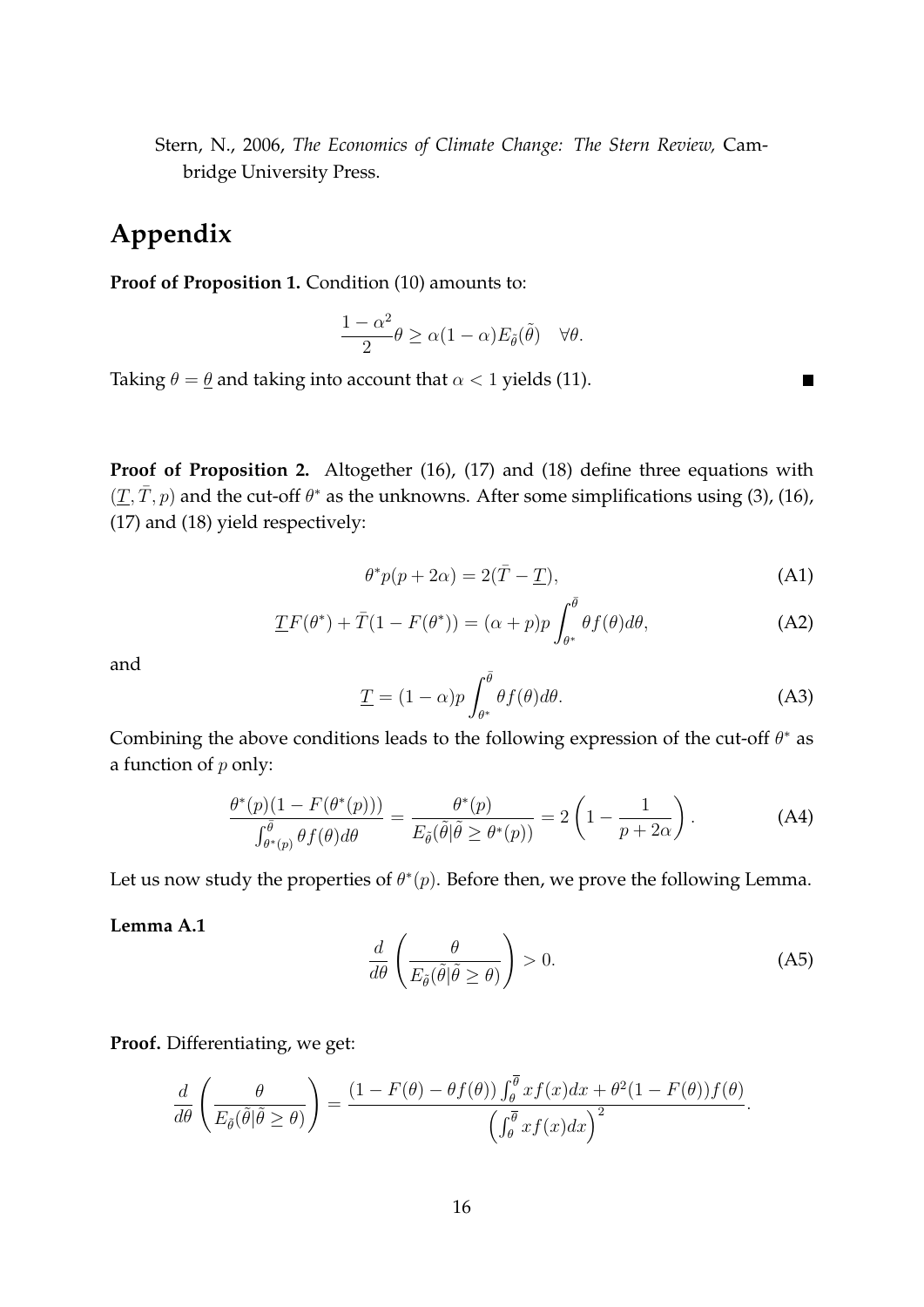Observe that the numerator on the right-hand side has the same sign as:

$$
\Psi(\theta) = \left(\frac{1 - F(\theta)}{\theta f(\theta)} - 1\right) \int_{\theta}^{\overline{\theta}} x f(x) dx + \theta (1 - F(\theta)).
$$

We have also  $\Psi(\overline{\theta}) = 0$  and, from Assumption 1,

$$
\dot{\Psi}(\theta) = \frac{d}{d\theta} \left( \frac{1 - F(\theta)}{\theta f(\theta)} \right) \int_{\theta}^{\overline{\theta}} x f(x) dx < 0.
$$

Therefore, we get  $\Psi(\theta) \ge 0$  for all  $\theta$  (withe quality only at  $\overline{\theta}$ ). Hence, (A5) hold.

From Lemma A.1, we get:

$$
\dot{\theta}^*(p) = \frac{2}{(p+2\alpha)^2 \frac{d}{d\theta} \left(\frac{\theta}{E_{\tilde{\theta}}(\tilde{\theta}|\tilde{\theta}\geq \theta)}\right)|_{\theta=\theta^*(p)}} > 0.
$$

Hence, (A4) uniquely defines  $\theta^*(p)$  which is interior when p is in the range defined by the next two inequalities:

$$
\frac{\underline{\theta}}{E_{\tilde{\theta}}(\tilde{\theta})} \le 2\left(1 - \frac{1}{p + 2\alpha}\right) \le 1
$$
\n
$$
\Leftrightarrow 2\left(\frac{E_{\tilde{\theta}}(\tilde{\theta})}{\underline{\theta}}\alpha_1 - 1\right) = \underline{p} \le p \le \overline{p} = 2(1 - \alpha). \tag{A6}
$$

 $\blacksquare$ 

Let us now define worldwide welfare as:

$$
\mathcal{W}(p) = \int_{\underline{\theta}}^{\theta^*(p)} \left( e_N(\theta) - \frac{e_N^2(\theta)}{2\theta} \right) f(\theta) d\theta + \int_{\theta^*(p)}^{\overline{\theta}} \left( e(\tilde{\theta}, p) - \frac{e(\tilde{\theta}, p)^2}{2\tilde{\theta}} \right) f(\theta) d\theta,
$$

or, using (3), as

$$
\mathcal{W}(p) = \left(\alpha - \frac{\alpha^2}{2}\right) \int_{\underline{\theta}}^{\theta^*(p)} \theta f(\theta) d\theta + \left(\alpha + p - \frac{(\alpha + p)^2}{2}\right) \int_{\theta^*(p)}^{\overline{\theta}} \theta f(\theta) d\theta. \tag{A7}
$$

Differentiating with respect to  $p$  yields:

$$
\mathcal{W}'(p) = (1 - \alpha - p) \int_{\theta^*(p)}^{\overline{\theta}} \theta f(\theta) d\theta - \dot{\theta}^*(p) \theta^*(p) f(\theta^*(p)) p\left(1 - \alpha - \frac{p}{2}\right).
$$

We evaluate this derivative at  $p_0 = 1 - \alpha$ . First, observe that

$$
\frac{\theta}{E_{\tilde{\theta}}(\tilde{\theta})} < \frac{\theta^*(p_0)}{E_{\tilde{\theta}}(\tilde{\theta}|\tilde{\theta} \ge \theta^*(p_0))} = \frac{2\alpha}{1+\alpha} < 1
$$